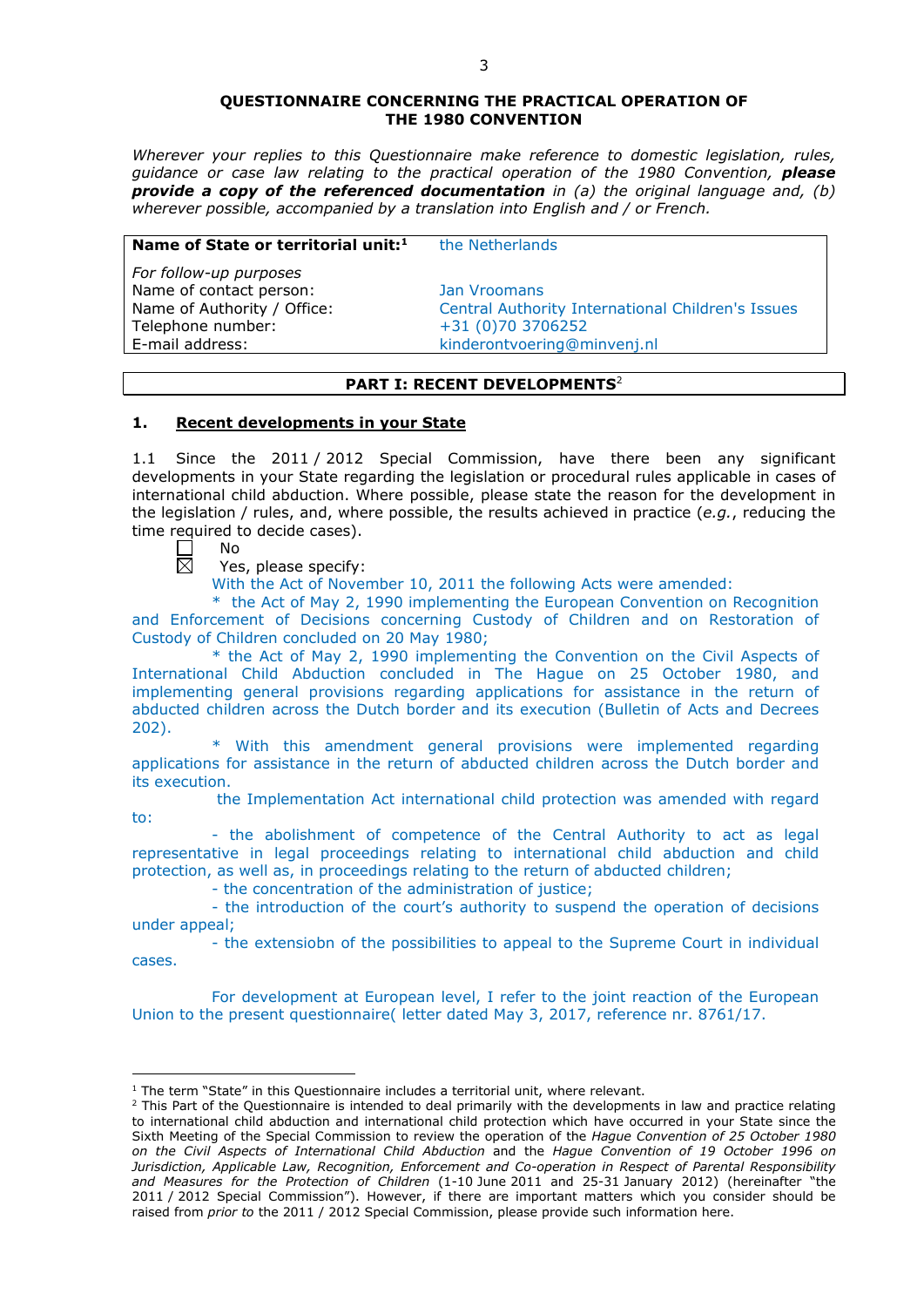1.2 Please provide a brief summary of any significant decisions concerning the interpretation and application of the 1980 Convention rendered since the 2011 / 2012 Special Commission by the relevant authorities<sup>3</sup> in your State including in the context of the 20 November 1989 United Nations Convention on the Rights of the Child and relevant regional instruments.

Since the Special Commission in 2011/2012 some important court decisions have been issued. A number of these decisions will be discussed below.

- District Court of The Hague, 11 september 2014 (ECLI:NL:RBDHA:2014:11580);

ground for refusal as referred to in article 12 of the 1980 Hague Convention on International Child Abduction (HCCA).

Application for the return to Germany was denied as the child had settled in the new environment.

For the one year term is decisive the date the return application is filed with the Court, and not, as the mother stated, on the date a request is made to the German Central Authority. The Court refers to the ratio behind the one year term, which is to find a balance between a reasonable period for tracking down the minor and the best interest of the child connected to its settlement in a new environment.

The minor (aged six) had been in the Netherlands for more than two years, had attended school here since she was four years old, spoke Dutch and has social contacts with her fellow classmates, the boy next door and her cousins. The minor had no social attachment to Germany any more, apart from her mother. At the time of her retention, the minor was too young to develop social relations on her own, and so these were not developed, since contact with her mother always took place in the Netherlands and the minor had not or not adequately mastered the German language. The Court found that the child had settled in the Netherlands.

- District Court of The Hague, 5 February 2015 (ECLI:NL:RBDHA:2015:1628);

ground for refusal as referred to in article 13(1)(b) HCCA.

Application for the return of a minor to Poland filed by the father. The minor was staying with his mother, his elder half-brother and stepfather in the Netherlands. The halfbrother had been diagnosed with an autistic disorder, for which he was being treated and for which the whole family was given extra care and counselling. The minor was very much attached to his mother and half-brother. It was not possible for the half-brother to return to Poland due to his disorder. Hence, it was not possible for the mother to return to Poland either. The minor's return to Poland would mean separation from his mother and halfbrother. The Court found that that would place the child in an intolerable situation as referred to in article  $13(1)(b)$  HCCA. Pusuant to article  $11(4)$  of the Brussels II (bis) Regulation, the return of a child may not be refused on the basis of article  $13(1)(b)$  HCCA if it is established that adequate arrangements have been made to secure the protection of the child after his or her return. Such adequate arrangements were not possible in this case since the intolerable situation would be the result of breaking up the family system, as it was not possible for the other family members to join the minor and return/go to Poland. Thus, no adequate arrangements could be taken in Poland to avoid that intolerable situation. Therefore, the return application was denied.

- District Court of The Hague, 27 January 2015 (ECLI:NL:RBDHA:2015:1822);

no ground for refusal, provisional custody order pursuant to article 13(4) Dutch International Child Abduction Implementation Act.

Application for the return of a minor to Bulgaria filed by the father. The minor, who was eight years old, was staying with his mother in the Netherlands. Taking into account the mother's defence and the minor's statements during the child interview, the Court requested the Child Care and Protection Agency to carry out an investigation (into the minor's degree of maternity, serious risk of physical or psychological harm/intolerable situation and the presence of adequate arrangements).

The Court found that the minor had been wrongfully retained in the Netherlands. As none of the grounds for refusal put forward by the mother were established (acquiescence,

-

<sup>&</sup>lt;sup>3</sup> The term "relevant authorities" is used in this Questionnaire to refer to the judicial or administrative authorities with decision-making responsibility under the 1980 Convention. Whilst in the majority of States Parties such "authorities" will be courts (*i.e.*, judicial), in some States Parties administrative authorities remain responsible for decision-making in Convention cases.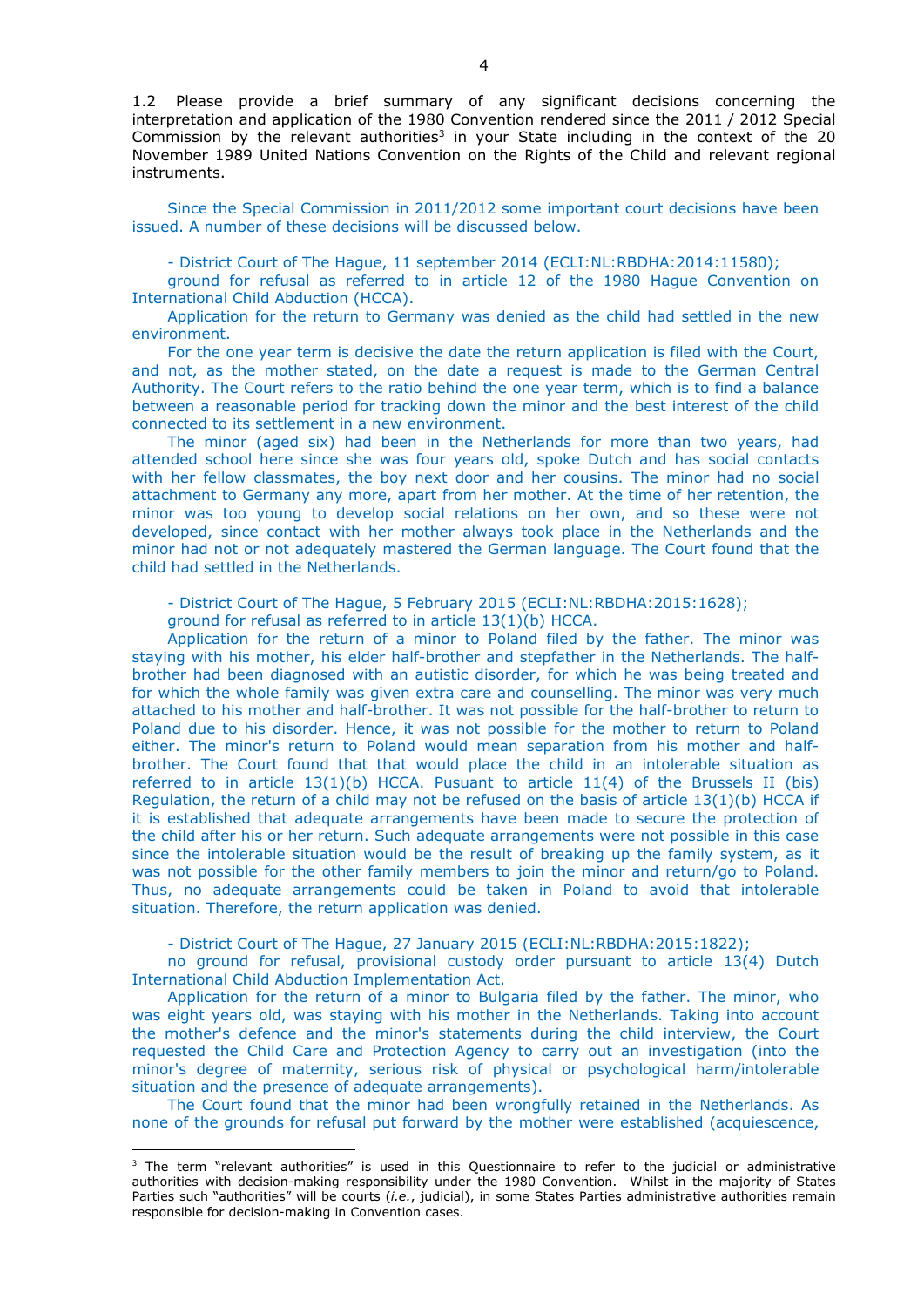intolerable situation, minor's objection), the Court ordered the minor's return.

Since the Court was of the opinion that there was a risk of retention, the father's application for provisional custody based on article 13(4) of the Dutch International Child Abduction Implementation Act was granted. As it was not desirable for the minor to be put into care during his stay in the Netherlands (as a result of the provisional custody order) all authority in connection with the minor's person and property, with the exception of the minor's authority to leave his mother's place of residence, was transferred to the West Haaglanden Child Protection Foundation.

The Court was of the opinion, as was the Child Care and Protection Agency, that both during and after the child's return professional care should be given in order to eliminate any threats to the minor's development. However, upon the minor's return to Bulgaria the provisional custody order based on article 13(4) of the Dutch International Child Abduction Implementation Act would no longer be operative. Consequently, this provisional custody measure could not adequately guarantee the continuation of care.

The Court found that there were grounds for issuing a supervision order as referred to in article 255(1) of Book I of the Dutch Civil Code. It was expected that, after completing the counselling programme, the parents would be able to care and raise the minor by themselves again, hence all the other conditions for issuing a supervision order were also satisfied. The supervision order was issued for the duration of one year. The Court assumed that the Child Care and Protection Agency would do its utmost to transfer this child protection measure , via the Central Authority, to the competent Bulgarian authorities.

- Decision on Appeal, 18 March2015 (ECLI:NL:GHDHA:2015:586);

there is a ground for refusal as referred to in article  $13(1)(b)$  HCCA.

The decision of the District Court of The Hague, mentioned above, was quashed and the father's return application was denied. The Court of Appeal followed the Child Care and Protection Agency's opinion that the minor's return to Bulgaria would amount to an intolerable situation as referred to in article  $13(1)(b)$  HCCA. The Court of Appeal concluded that it had not been established that adequate arrangements were made to secure the protection of the child after his return, as provided in article 11(4) of the Brussels II (bis) Regulation.

- District Court of The Hague, 4 and 11 March 2015; habitual residence; no violation of article 8 of the European Convention on Human Rights (ECHR) and article 3 of the Convention on the Rights of the Child.

The parties as well as the minors were born and raised in the Netherlands. Subsequently, they emigrated to Portugal in September 2014. The mother returned to the Netherlands with the minors on 19 December 2014. The mother argued that there was no unlawful removal since the minor's habitual residence at the time of their departure from Portugal, was still the Netherlands (because they were not registered in the Portuguese Municipal Record's Database and had not settled in Portugal).

Taking into consideration all the circumstance of the case, the District Court of The Hague was of the opinion that the parties had terminated their activities in the Netherlands and that they had taken steps to permanently establish the centre of their interests in Portugal. Therefore, despite the relatively short stay in Potugal, the minor's habitual residence when they were removed from Portugal to the Netherlands was in Portugal and, consequently, they were wrongfully retained in the Netherlands. The District Court found that none of the grounds for refusal that the mother had argued (intolerable situation, violation of articles 8 ECHR and 3 CRC) applied.

A mirror agreement was concluded during mediation. This agreement was, after an interim order in which the return of the minors was ordered, incorporated into the final court decision of 11 March 2015.

- Decision on Appeal, 15 April 2015 (ECLI:NL:2015:917);

The afore mentioned decision of the District Court was upheld, although a different date was set for the return.

- District Court of The Hague, 15 June 2015 (ECLU:NL:RBDHA:2016:6848); Supervision Order; the parents, in their battle in relation to the habitual residence of the minors, had taken such entrenched positions that communication between them proved impossible. As a result, the minors had had virtually no contact with their father for an extensive period of time. A supervision order was necessary in order to normalise the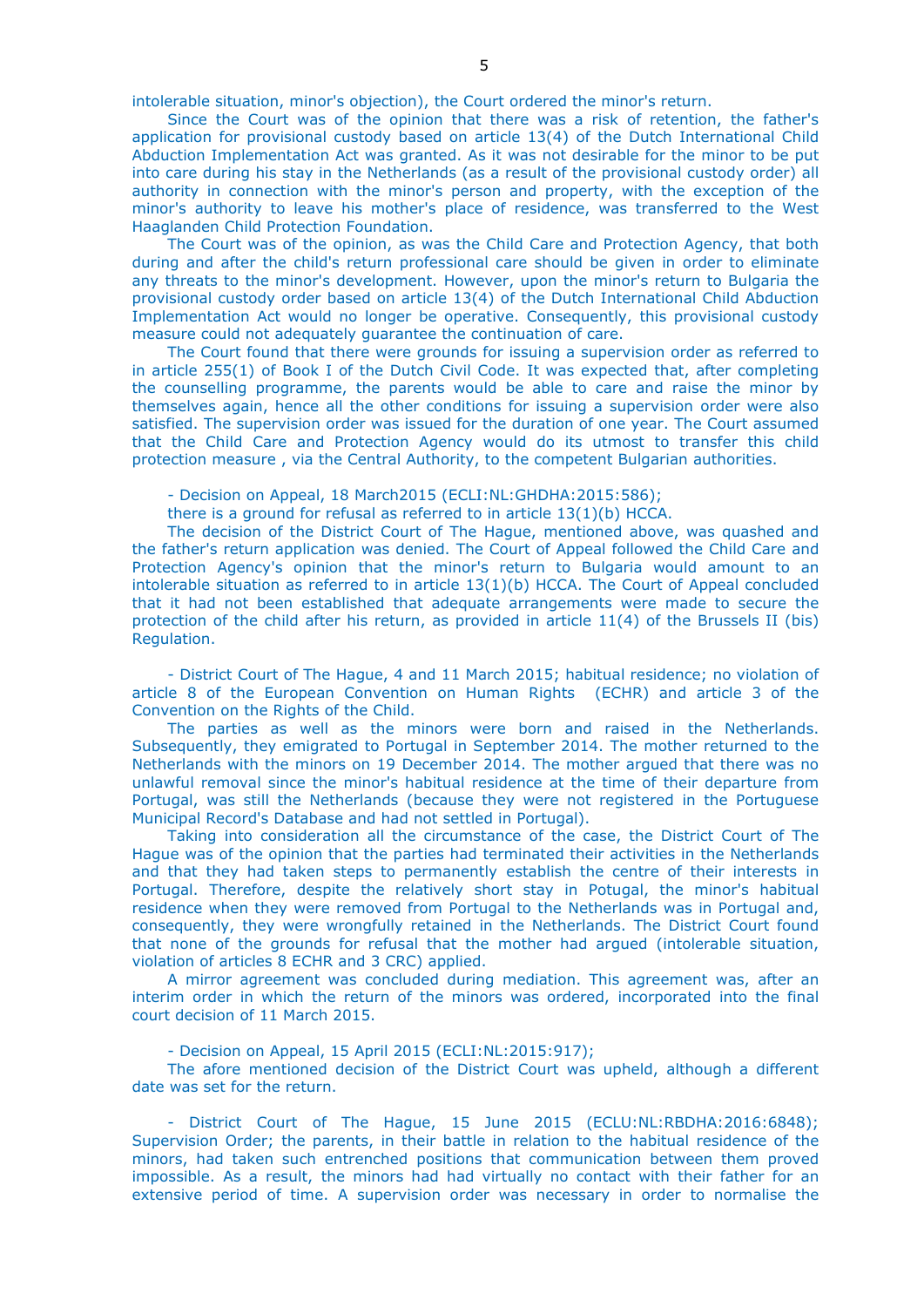parent's relationship and to guarantee contact between the minors and both of their parents, both during the time they remained in the Netherlands and when they returned to France. It was also thought important that a certified institution assist the minor's return to France, in order for ot to go well, with a possible transfer of the child protection measure to a French child protection authority.

- District Court of The Hague, 16 June 2016 (ECLI:NL:RBDHA:2016:6960); 'outgoing' case

Application for the return of a minor from Syria to the Netherlands. Syria is not a party to the HCCA. Therefore, it was not possible to file a return application based on the HCCA in Syria. Neither was it established that the Syrian legal system - also in view of the war in Syria - provided for a fast judicial procedure similar to that of the Convention. The interest of both the father and the minor in getting a decision in the short term on his return application was given, in light of the information gathered form the file and provided in the hearing. The Court found that the Convention did not preclude the cDutch Court from hearing the return application. It based its jurisdiction on article 3 of the Dutch Code of Civil Procedure, since neither the Burssels II (bis) Regulation nor the 1996 Hague Child Protection Convention (HCPC) applied. The Court issued a return order, since none of the grounds for refusal applied.

- District Court of The Hague, 25 July 2014 (ECLI:NL:RBDHA:2014:9327); settlement agreement.

After the pre-trial review the parties reached a settlement on the child's habitual place of residence and contact arrangements by way of cross-border mediation. The arrangements between the parties were set out in a settlement agreement which, at the parties' request, was incorporated into the court decision. The return application was withdrawn by the father.

1.3 Please provide a brief summary of any other significant developments in your State since the 2011 / 2012 Special Commission relating to international child abduction.

In june 2013 a Cooperation protocol regarding mandatory enforcement of return orders in international abduction cases was established. When de Court orders the return of the child and the taking parent does not cooperate voluntarily, the lawyer of the left behind parent can contact the Public Prosecutor. The Public Prosecutor will then coordinate the mandatory enforcement of the return order with the assistance of the police and the Child Care and Protection Agency.

### **2. Issues of compliance**

2.1 Are there any States Parties to the 1980 Convention with whom you are having particular challenges in achieving successful co-operation? Please specify the challenges you have encountered and, in particular, whether the problems appear to be systemic.

No  $\overline{\boxtimes}$ 

Yes, please specify:

multiple appeals, no assistance in access cases (art. 21), problems with enforcement of return orders.

2.2 Are you aware of situations / circumstances in which there has been avoidance / evasion of the 1980 Convention?

 $\perp$ No 反

Yes, please specify:

denial of assistance in access cases (art. 21).

# **PART II: THE PRACTICAL OPERATION OF THE 1980 CONVENTION**

# **3. The role and functions of Central Authorities designated under the 1980 Convention**<sup>4</sup>

*In general*

-

<sup>4</sup> See also Section 5 below on "Ensuring the safe return of children" which involves the role and functions of Central Authorities.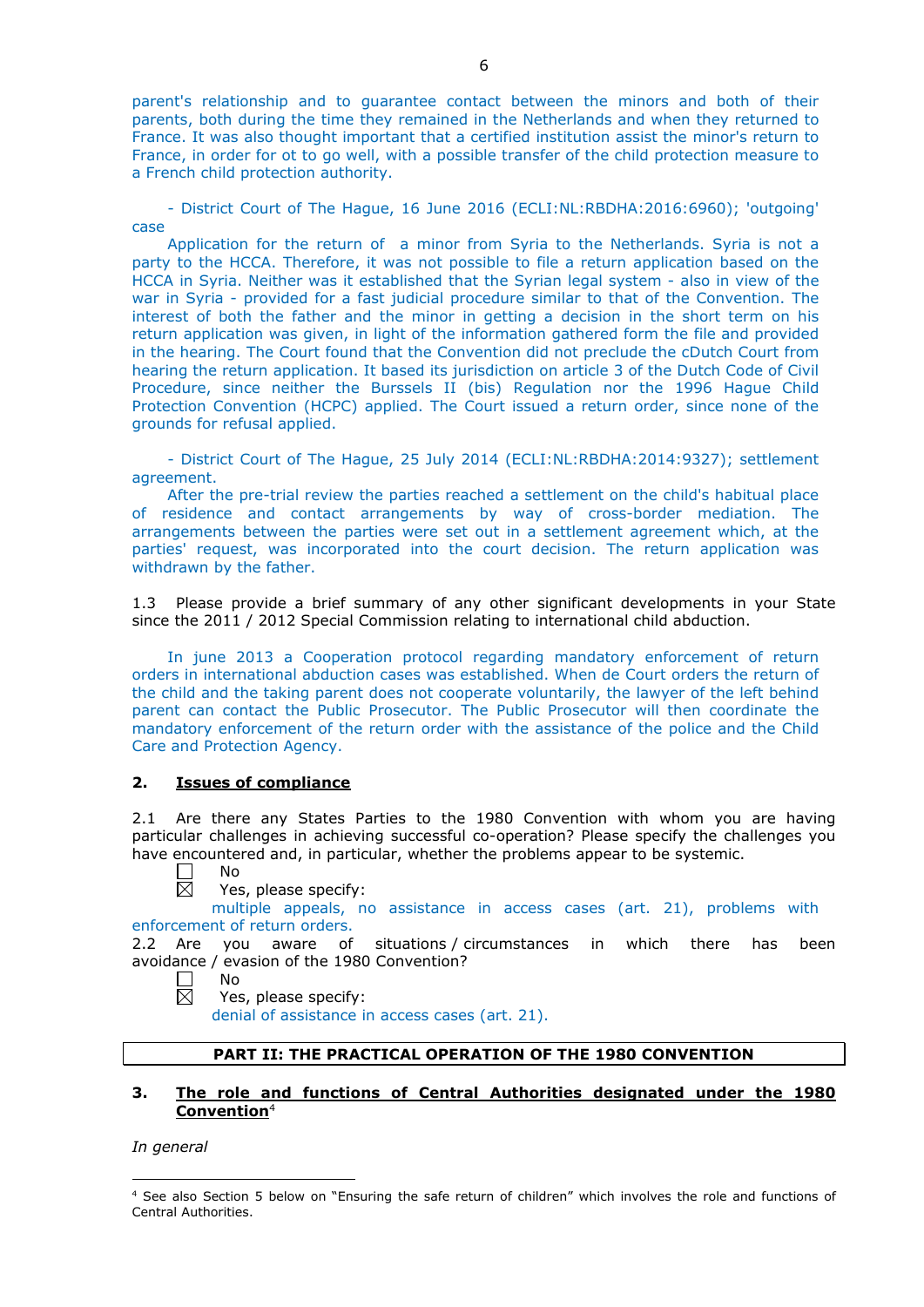3.1 Have any challenges arisen in practice in achieving effective communication or cooperation with other Central Authorities?

No 岗

Yes, please specify:

The Netherlands Central Authority experiences problems in the communication with several Central Authorities of States in South America as well as with the Central Authoritiesof Spain and Belarus. This concerns mainly a lack of information about the state of affairs of specific cases and/or a lack of prompt responses to raised questions…

3.2 Have any of the duties of Central Authorities, as set out in **Article 7** of the 1980 Convention, raised any particular problems in practice either in your State, or in States Parties with whom you have co-operated?

| Nο |  |  |
|----|--|--|
| ć  |  |  |

Yes, please specify:

3.3 Has your Central Authority encountered any challenges with the application of any of the 1980 Convention provisions? If so, please specify.

No  $\boxtimes$ 

Yes, please specify:

In spite of what is mentioned in article 23, some States require legalization, sworn translations and sworn affidavits of documents regarding the procedure for the return of the child.

# *Legal aid and representation*

3.4 Do the measures your Central Authority takes to provide or facilitate the provision of legal aid, legal advice and representation in return proceedings under the 1980 Convention (**Art. 7(2)-(g)**) result in delays in proceedings either in your own State, or, where cases originate in your State, in any of the requested States you have dealt with?

 $\boxtimes$ No

 $\Box$ 

Yes, please specify:

3.5 Are you aware of any other challenges in your State, or, where cases originate in your State, in any of the requested States you have dealt with, regarding the obtaining of legal aid, advice and / or representation for either left-behind parents or taking parents? $5$ 

 $\boxtimes$ 

No

Yes, please specify:

# *Locating the child*

3.6 Has your Central Authority encountered any challenges with locating children in cases involving the 1980 Convention, either as a requesting or requested State?

П No  $\overline{\boxtimes}$ 

<u>.</u>

Yes, please specify the challenges encountered and what steps were taken or are considered to be taken to overcome these challenges:

Localization of the child, as meant in article 7 under a. has in some States a low priority and sometimes leads to the exceeding of the one year term within which a court

<sup>5</sup> See paras 1.1.4 to 1.1.6 of the "Conclusions and Recommendations of the Fifth Meeting of the Special Commission to review the operation of the *Hague Convention of 25 October 1980 on the Civil Aspects of International Child Abduction* and the practical implementation of the *Hague Convention of 19 October 1996 on Jurisdiction, Applicable Law, Recognition, Enforcement and Co-operation in Respect of Parental Responsibility and Measures for the Protection of Children* (30 October – 9 November 2006) (hereinafter referred to as the ["Conclusions and Recommendations of the 2006 Special Commission"](https://assets.hcch.net/upload/concl28sc5_e.pdf)) and paragraphs 32 to 34 of the [Conclusions and Recommendations of the Special Commission](https://assets.hcch.net/upload/wop/concl28sc6_e.pdf) to review the operation of the Hague Convention of *19 October 1980 on Jurisdiction, Applicable law, [Recognition, Enforcement and Co-operation in Respect of](https://assets.hcch.net/upload/wop/concl28sc6_e.pdf)  [Parental Responsibility and Measures for the Protection of Children](https://assets.hcch.net/upload/wop/concl28sc6_e.pdf)* (1-10 June 2011 and 25-31 January 2012) (hereinafter the "C&R of the 2011/2012 Special Commission") (available on the Hague Conference website at < www.hcch.net > under "Child Abduction Section" then "Special Commission meetings").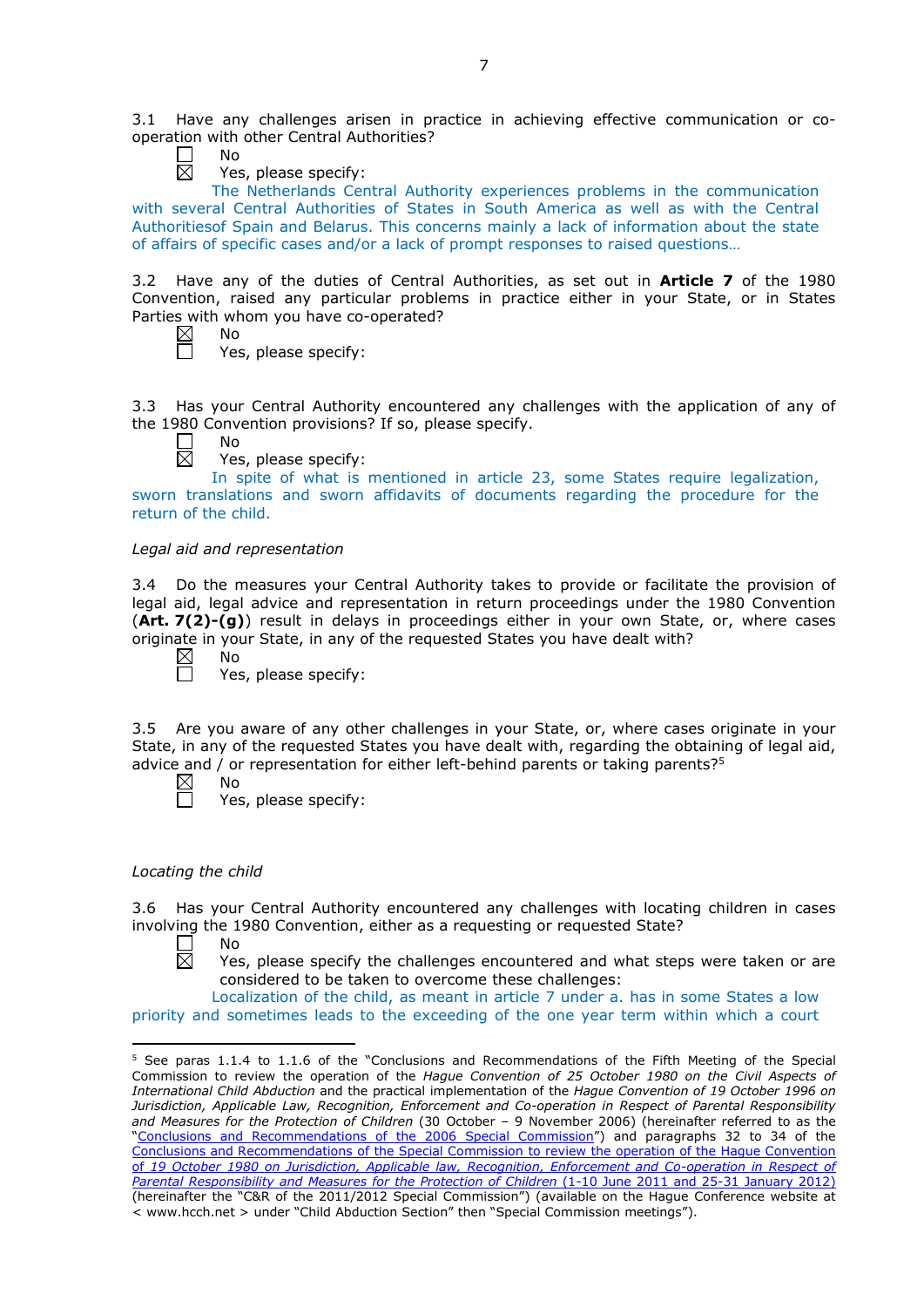procedure can be started for the return of the child.

3.7 Has your Central Authority worked with any external agencies to discover the whereabouts of a child wrongfully removed to or retained within your State (*e.g.*, the police, Interpol, private location services)?

┍ No 岗

Yes, please share any good practice on this matter:

As a requesting State The Netherlands has encountered challenges with States where localization takes such an amount of time that it sometimes leads to exceeding the one year term.

The Netherlands Central Authority has very good experiences in its cooperation within the Netherlands with the Public prosecutors office and the police in promptly dicoverng the whereabouts of children due to its good contacts and short lines with both partners.

# *Information exchange, training and networking of Central Authorities*

3.8 Has your Central Authority shared its expertise with another Central Authority or benefited from another Central Authority sharing its expertise with your Central Authority, in accordance with the Guide to Good Practice – Part I on Central Authority Practice?6

 $\Box$ 反

No

Yes, please specify:

The Dutch Central Authority regularly receives delegations from Central Authorities of others states with whom experiences are shared and exchanged.

3.9 Has your Central Authority organised or participated in any other networking initiatives between Central Authorities such as regional meetings via conference call or videoconference? No

 $\Box$  $\overline{\boxtimes}$ 

Yes, please specify: LEPCA and the Malta Conference.

*Statistics*<sup>7</sup>

3.10 If your Central Authority does not submit statistics through the web-based INCASTAT database, please explain why.

# *Prompt handling of cases*

3.11 Does your Central Authority have mechanisms in place to ensure the prompt handling of cases?



-

Yes, please specify:

In the Netherlands a system is in use where the handling of the application for the return of a child by the Central Authority will take no longer than six weeks. Subsequently the procedure before Court and the procedure before the Supreme Court will take no longer than six weeks either.

3.12 If your Central Authority is experiencing delays in handling cases please specify the main reasons for these delays:

Incomplete application form or a lack of necessary documents

# **4. Court proceedings & promptness**

4.1 Has your State limited the number of judicial or administrative authorities who can hear return applications under the 1980 Convention (*i.e.*, concentration of jurisdiction")?8

 $6$  Available on the Hague Conference website at < www.hcch.net > under "Child Abduction Section" then "Guides to Good Practice". See, in particular, Chapter 6.5 on twinning arrangements.

<sup>7</sup> See paras 1.1.16 to 1.1.21 of the Conclusions and Recommendations of the 2006 Special Commission (*supra.*  note  $5$ ).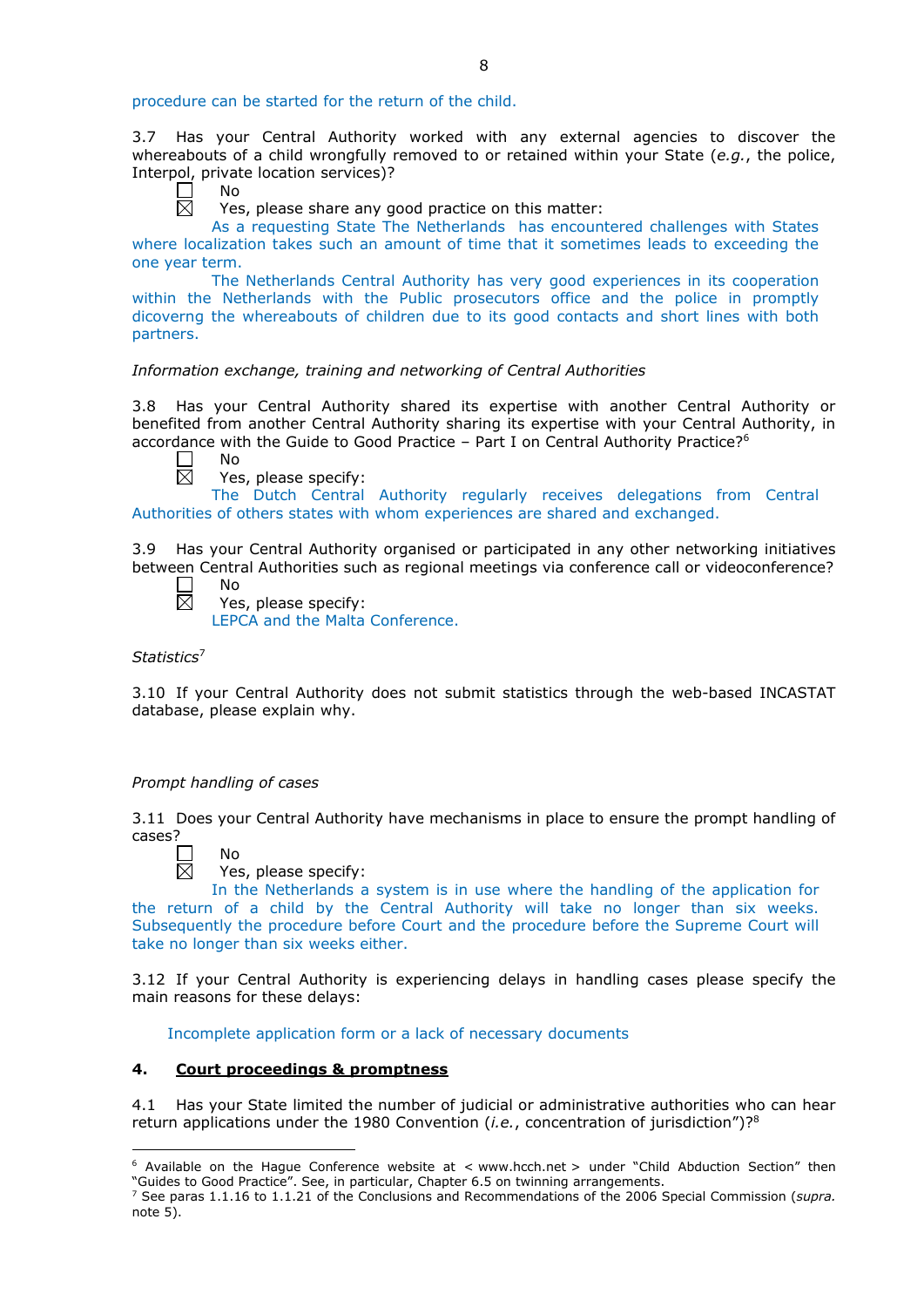$\boxtimes$ Yes

No, please indicate if such arrangements are being contemplated:

4.2 Does your State have mechanisms in place to handle return decisions within six weeks (*e.g.*, production of summary evidence, limitation of appeals, swift enforcement)?

No

岗 Yes, please explain:

Both the procedure at the Court of First Instance and the Court of Appeal will take no longer than six weeks.

4.3 If your response to the previous question is No, does your State contemplate implementing mechanisms to meet the requirement of prompt return under the 1980 Convention (*e.g.*, procedures, bench-books, guidelines, protocols)?

 $\Box$ No, please explain:

 $\Box$ Yes, please explain:

4.4 If your State is experiencing delays in handling return decisions please specify the main reasons for these delays:

4.5 Do your courts regularly order immediate protective measures when initiating the return procedure, so as to prevent a new removal and minimize the harm to the child (*e.g.*, prohibit removal of the child from the jurisdiction, retain documentation, grant provisional access rights to the left-behind parent)?

- $\Box$ No, please explain:
- $\Box$ Yes, please explain:

4.6 Do your courts make use of direct judicial communications to ensure prompt proceedings?

- $\Box$ Yes
	- No, please explain:

4.7 If your State has not designated a sitting judge to the International Hague Network of Judges does your State intend to do so in the near future?

 $\Box$ Yes

-

П No, please explain:

4.8 Please comment upon any cases (whether your State was the requesting or requested State), in which the judge (or decision-maker) has, before determining an application for return, communicated with a judge or other authority in the requesting State regarding the issue of the child's safe return. What was the specific purpose of the communication? What was the outcome?

# **5. Ensuring the safe return of children**<sup>9</sup>

*Methods for ensuring the safe return of children*<sup>10</sup>

<sup>9</sup> See **Art. 7(2)** *h)* of the 1980 Convention.

<sup>8</sup> See, *The [Judges' Newsletter](https://www.hcch.net/en/instruments/conventions/publications2/judges-newsletter)* on International Child Protection – Vol. XX / [Summer-Autumn 2013](https://assets.hcch.net/upload/newsletter/nl2013tome20en.pdf) the special focus of which was "Concentration of jurisdiction under the *Hague Convention of 25 October 1980 on the civil aspects of International Child Abduction* and other international child protection instruments".

<sup>10</sup> Where relevant, please make reference to the use of undertakings, mirror orders and safe harbour orders and other such measures in your State.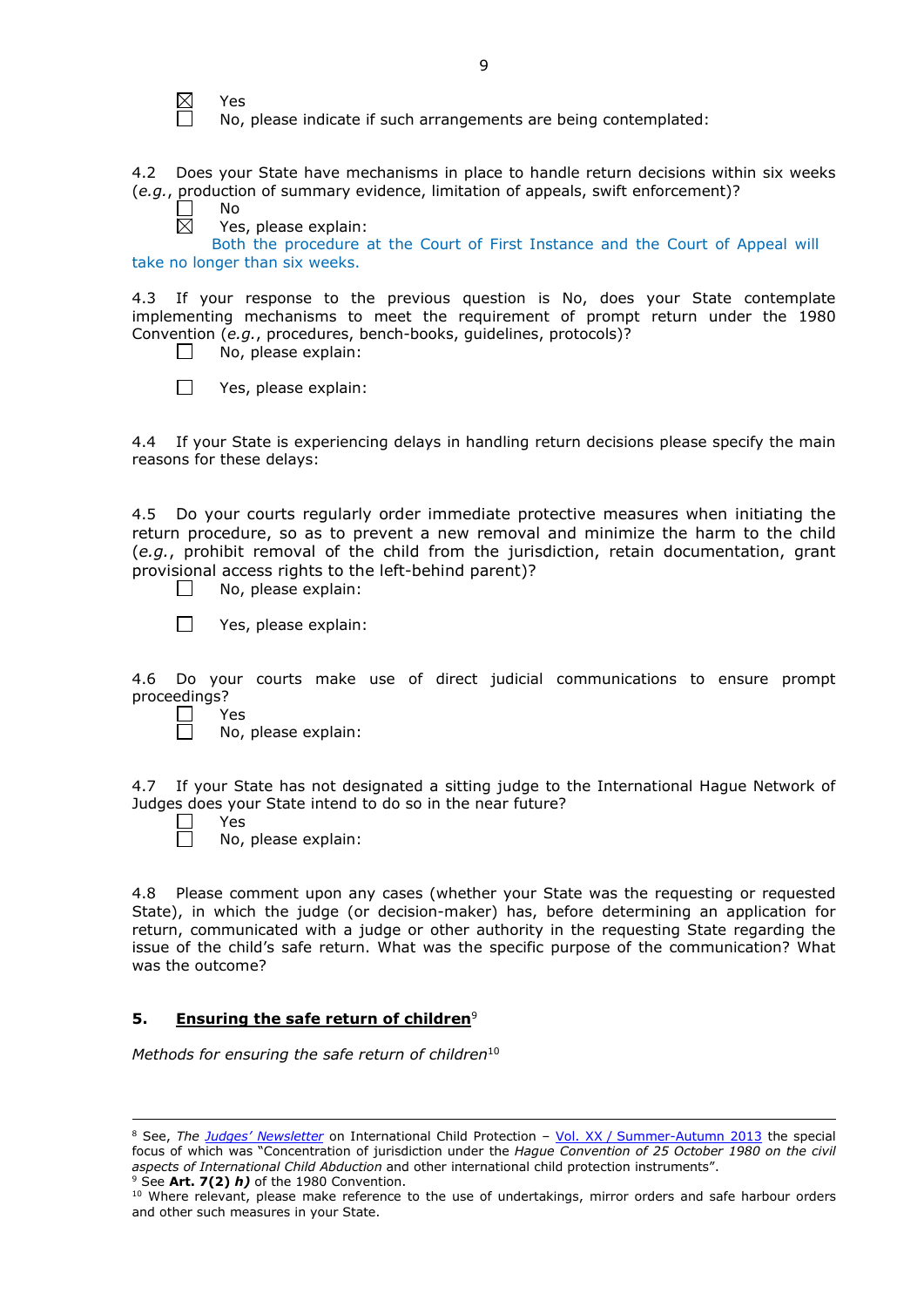5.1 What measures has your Central Authority taken to ensure that the recommendations of the 2006 and 2011 / 2012 Special Commission meetings<sup>11</sup> regarding the safe return of children are implemented?

As a start, the taking parent is urged to cooperate in the voluntay return of the child, if needed with the help of cross border mediation. During the preliminary hearing in the Court of first instance mediation is also offered.

5.2 In particular, in a case where the safety of a child is in issue and where a return order has been made in your State, how does your Central Authority ensure that the appropriate child protection bodies in the *requesting* State are alerted so that they may act to protect the welfare of a child upon return (until the appropriate court in the requesting State has been effectively seised)?

Use the 1996 Convention and/or the Brussel IIa Regulation to request the Central Authority of the requesting State to alert the appropriate bodies for protection of the child.

5.3 Where there are concerns in the requested State regarding possible risks for a child following a return, what conditions or requirements can the relevant authority in your State put in place to minimise or eliminate those concerns?

Use the 1996 Convention and/or the Brussels IIa Regulation to share these concerns with the Central Authority in the requested State and request for protective measures for the child.

*Use of the 1996 Convention to ensure a safe return*

5.4 If your State is not Party to the 1996 Convention, is consideration being given to the possible advantages of the 1996 Convention in providing a jurisdictional basis for urgent protective measures associated with return orders (**Arts 7 and 11**), in providing for their recognition by operation of law (**Art. 23**), and in communicating information relevant to the protection of the child (**Art. 34**)?

- $\perp$ No
	- Yes, please explain:

# *Protection of primary carer*

5.5 Are you aware of cases in your State where a primary carer taking parent, for reasons of personal security (*e.g.*, domestic or family violence, intimidation, harassment, etc.) or others, has refused or has not been in a position to return with the child to the requesting State? How are such cases dealt with in your State? Please explain and provide case examples where possible.

In case the taking parents will not be in the position to return with the child to the requesting State, there is the possibility for the left behind parent to come to the Netherlands to pick up the child.

5.6 In particular, would your authorities consider putting in place measures to protect the primary carer upon return in the requesting State as a mean to secure the safe return of the child? Please explain and provide case examples where possible.

# No

-

# *Post-return information*

5.7 In cases where measures are put in place in your State to ensure the safety of a child upon return, does your State (through the Central Authority, or otherwise) attempt to monitor the effectiveness of those measures upon the child's return? Would you support a

<sup>11</sup> See the [Conclusions and Recommendations](https://assets.hcch.net/upload/concl28sc5_e.pdf) of the Special Commission of 2006 (*supra.* note 5) at paras 1.1.12 and 1.8.1 to 1.8.2 and 1.8.4 to 1.8.5 and the Appendix to the Conclusions and Recommendations and the [Conclusions and Recommendations of the 2011](https://assets.hcch.net/upload/wop/concl28sc6_e.pdf) / 2012 Special Commission (*supra.* note 5).at paras 39-43.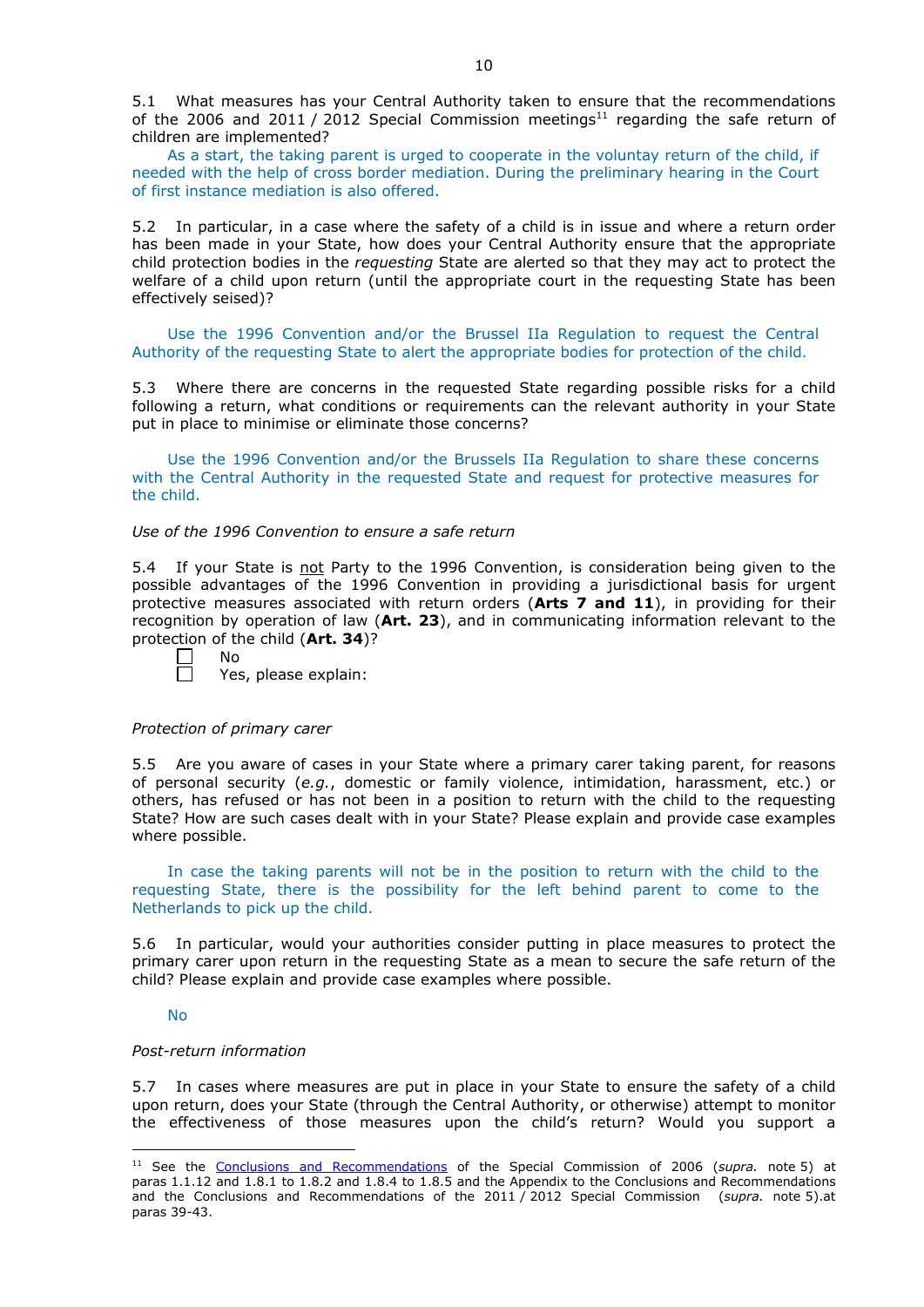recommendation that States Parties should co-operate to provide each other with follow-up information on such matters, insofar as is possible?

No, the Netherlands' authorities do not attempt to monitor. After the return of the child, the Netherlands' authorities are no longer competent, so it is considered not right to monitor in those cases.

5.8 If your State is not Party to the 1996 Convention, is consideration being given to the possible advantages of the 1996 Convention in providing a jurisdictional basis for requesting a report on the situation of the child upon return to the State of habitual residence (**Art. 32- (a)**)?

| - |  |  |
|---|--|--|
|   |  |  |
|   |  |  |

n

Yes, please explain:

No

# **6. Voluntary agreements and mediation**

6.1 How does your Central Authority (either directly or through any intermediary) take, or is it considering taking, appropriate steps under **Article 7-(c)** to secure the voluntary return of the child or to bring about an amicable resolution of the issues? Please explain:

When an application for the return of a child is received, the taking parent receives a letter from the Central Authority in which he/she is urged to voluntary cooperate in the return of the child. For this purpose the possibility of cross border mediation is offered.

6.2 In what ways have you used the "Guide to Good Practice on Mediation" $12$  for the purpose of implementing the 1980 Convention in your State? Please explain:

The measure, mentioned under 6.1, was already in place before the Guide ot Good Practice on Mediation was established.

6.3 Has your State considered or is it in the process of considering the establishment of a Central Contact Point for international family mediation to facilitate access to information on available mediation services and related issues for cross-border family disputes involving children, or has this task been entrusted to the Central Authority?<sup>13</sup>

 $\boxtimes$ No, please explain:

The Netherlands has already established such contact point, which is the Center for International Child Abduction, P.O.Box 2006, 1200 CA Hilversum, the Netherlands.

 $\Box$  Yes, please explain:

# **7. Preventive measures**

7.1 Has your State taken steps to advance the development of a travel form under the auspices of the International Civil Aviation Organisation?<sup>14</sup>

No  $\bar{\boxtimes}$ 

<u>.</u>

Yes, please describe:

In cooperation with the International Child Abuction Centre and the Royal Military Police such travel form has been developed and is in use for some years

7.2 Regardless of whether the International Civil Aviation Organisation adds the development of a travel form to its work programme, would your State support the development of a non-mandatory model travel form under the auspices of the Hague Conference?

<sup>&</sup>lt;sup>12</sup> Available on the Hague Conference website at < www.hcch.net > under "Child Abduction Section" then "Guides to Good Practice".

<sup>&</sup>lt;sup>13</sup> As it has been encouraged in the Guide to Good Practice on Mediation, Chapter 4, on "Access to Mediation". par. 114-117. See also [Conclusions and Recommendations of the 2011](https://assets.hcch.net/upload/wop/concl28sc6_e.pdf) / 2012 Special Commission (*supra.* note 5) at par. 61.

<sup>14</sup> See the [Conclusions and Recommendations of the 2011](https://assets.hcch.net/upload/wop/concl28sc6_e.pdf) / 2012 Special Commission (*supra.* note 5) at par. 92.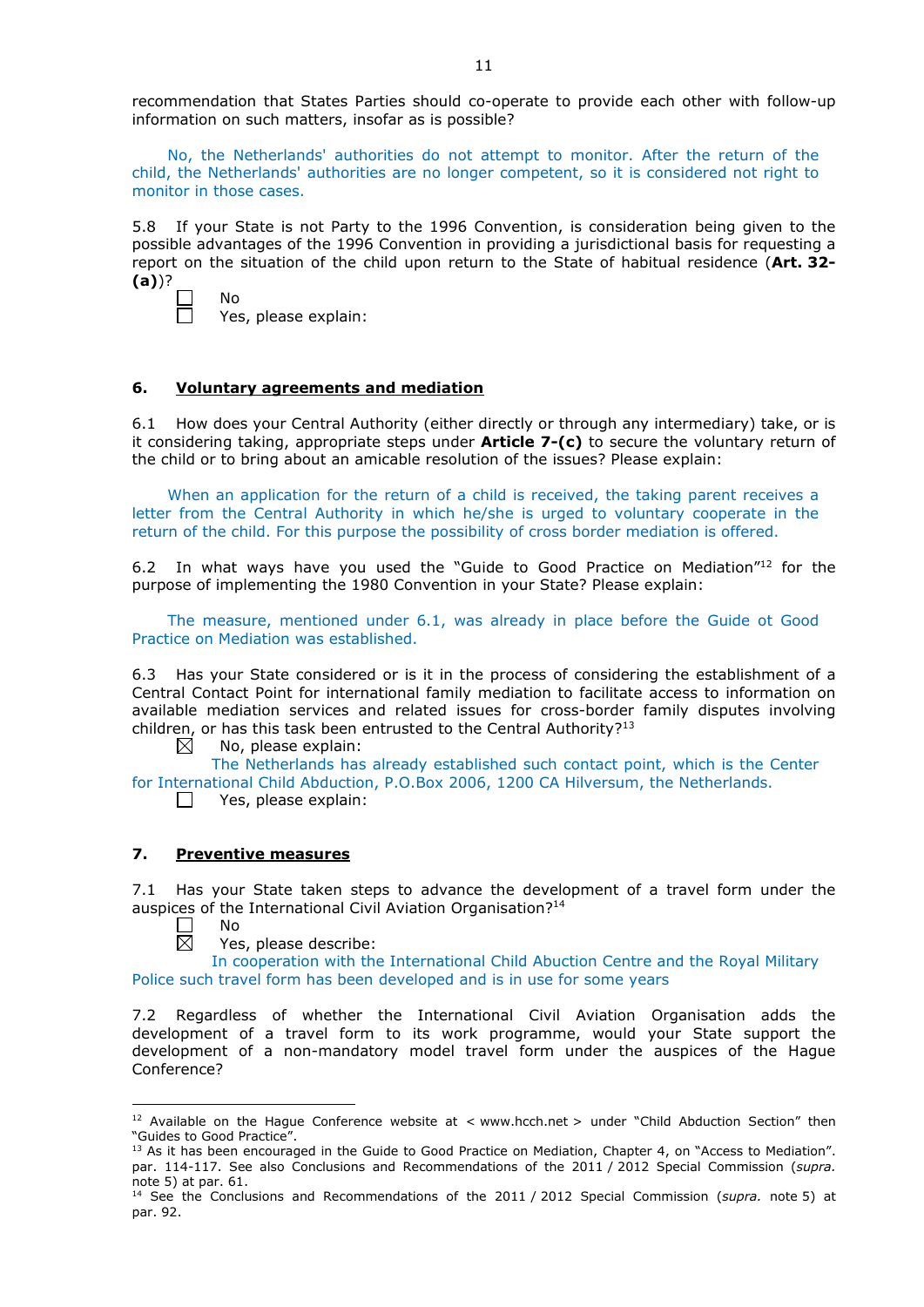$\boxtimes$ Yes

No, please explain:

# **8. The Guide to Good Practice under the 1980 Convention**

8.1 In what ways have you used the Parts of the Guide to Good Practice<sup>15</sup> to assist in implementing for the first time, or improving the practical operation of, the 1980 Convention in your State?

a. Part I on Central Authority Practice. Please explain:

Part I of the Guide to Good Practice was gratefully used in 2011 when orientating on the new role of the Central Authority. This was because representation of the left behind parent in Court by the Central Authority was abolished and transferred to the bar of lawyers.

# b. Part II on Implementing Measures. Please explain:

Part II served as source of inspiration with regard to the decision to concentrate jurisidiction in cases of international child abduction as well as international child protection in the Court in The Hague. Besides this the Court's authority was introduced to suspend the operation of decisions under appeal. Thirdly the recommendation was followed to limit the the possibilities of appea to only opne appeal.

# c. Part III on Preventive Measures. Please explain:

Part III inspired the Netherlands Central Authority to support the Center for Internatinal Child Abduction to develop information for the purpose of preventing child abduction and to assist parents in their efforts to prevent child abduction.

Further the Center was provided with means to develop a system of cross border mediation. Thirdly cooperation between the Center, the Central Authority and the Royal Military Police resulted in the development of a form for consent for a parent to taevel with a child.

d. Part IV on Enforcement. Please explain:

With regard to Part IV of the Guide to Good Practice, legal instruments are in place to protect the child during the return proceedings. Secondly the Cooperation protocol regarding mandatory enforcement of the return order in international child abduction cases was developed.

8.2 How have you ensured that the relevant authorities in your State have been made aware of, and have had access to, the Guide to Good Practice?

By informing them of the existence of the Guide.

8.3 Do you have any other comments about any Part of the Guide to Good Practice?

No

# **9. Publicity and debate concerning the 1980 Convention**

9.1 Has the 1980 Convention given rise to (a) any publicity (positive or negative) in your State, or (b) any debate or discussion in your national parliament or its equivalent?

No

 $\boxtimes$ Yes, please indicate the outcome of this debate or discussion, if any:

There was positive publicity with regard to the establishment of the Mediation Bureau as well as to the instrument of the 'Pressure Cooker system, tha was introduced in the Netherlands in 2012.

Further there is a Dutch TV-programme, called 'Ontvoerd' (in English: 'Abducted') in which during a few years, including 2017, attention was paid to individual cases of international child abduction. In a few of these cases the child was taken back to the Netherlands by the left behind parent with the help of the reporters of this programme.

<sup>-</sup><sup>15</sup> All Parts of the Guide to Good Practice under the 1980 Convention are available on the Hague Conference website at < www.hcch.net > under "Child Abduction Section" then "Guides to Good Practice".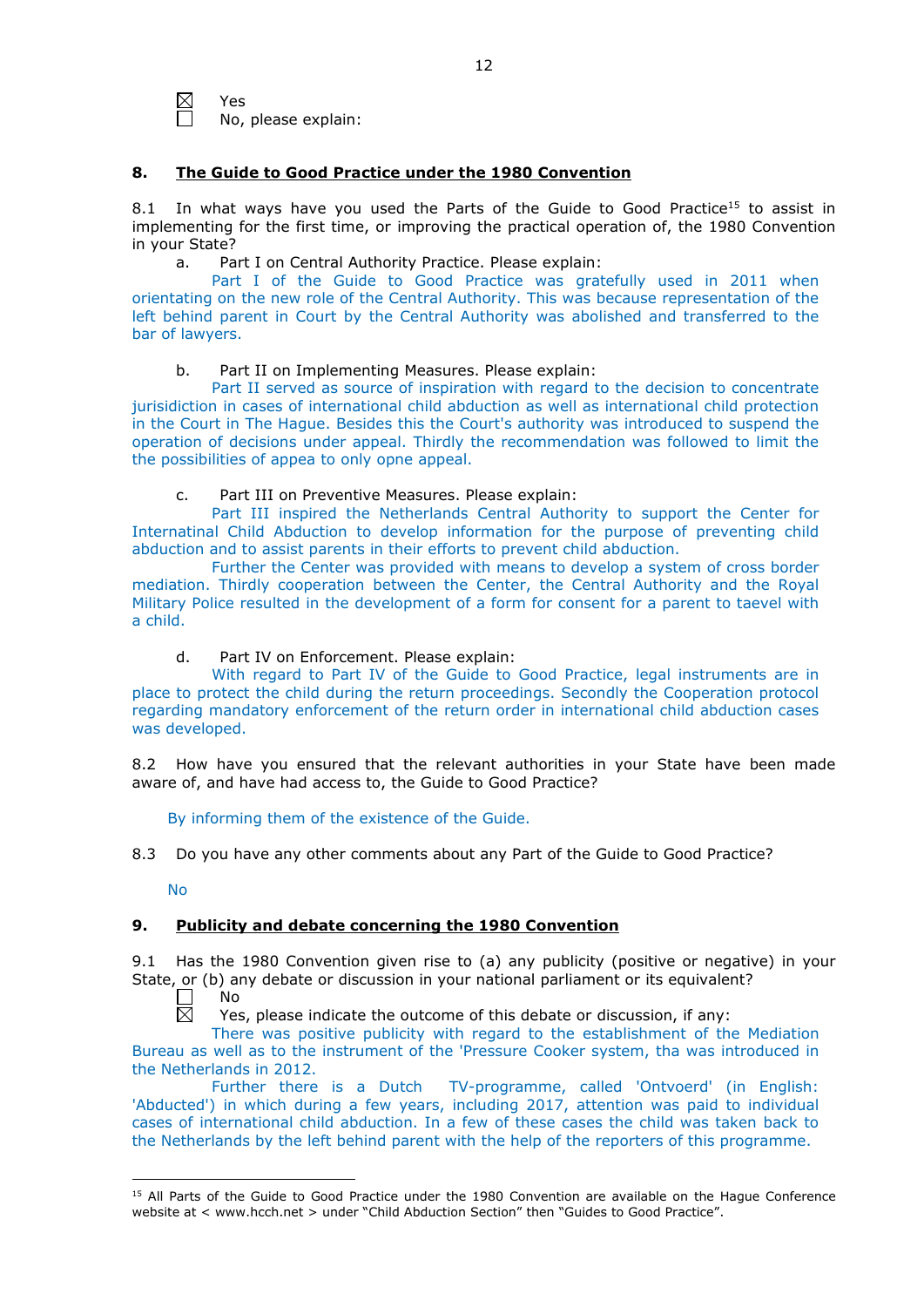9.2 By what methods does your State disseminate information to the public about the 1980 Convention?

By publishing documentation and annual reports about the functioning of the Conventionin the Netherlands on the government website.

# **PART IV: TRANSFRONTIER ACCESS / CONTACT AND INTERNATIONAL FAMILY RELOCATION**

# **10. Transfrontier access / contact**<sup>16</sup>

10.1 Since the 2011 / 2012 Special Commission, have there been any significant developments in your State regarding Central Authority practices, legislation, procedural rules or case law applicable in cases of transfrontier contact / access?

 $\boxtimes$ No

 $\Box$ Yes, please explain:

10.2 Please indicate any important developments in your State, since the 2011 / 2012 Special Commission, in the interpretation of **Article 21** of the 1980 Convention.

### not applicable

10.3 What problems have you experienced, if any, as regards co-operation with other States in respect of:

- a. the granting or maintaining of access rights; Sometimes no assistance is provided by the Central Authority of the other State.
- b. the effective exercise of rights of access; and The parent then has to go to Court immediately.
- c. the restriction or termination of access rights. Sometimes a very strict definition of legal father is given, leaving no room for

access.

Please provide case examples where possible.

10.4 In what ways have you used the "General Principles and Guide to Good Practice on Transfrontier Contact Concerning Children"17 to assist in transfrontier contact / access cases in your State? Can you suggest any further principles of good practice?

# No

<u>.</u>

# **11. International family relocation**<sup>18</sup>

11.1 Since the 2011 / 2012 Special Commission, have there been any significant developments in your State regarding the legislation, procedural rules or case law applicable to international family relocation? Where possible, please explain these developments in the legislation, procedural rules or case law:

<sup>16</sup> See the [Conclusions and Recommendations](https://assets.hcch.net/upload/concl28sc5_e.pdf) of the 2006 Special Commission (*supra.* note 5) at paras 1.7.1 to 1.7.3.

<sup>&</sup>lt;sup>17</sup> Available on the Hague Conference website at < www.hcch.net > under "Child Abduction Section" then "Guides to Good Practice".

 $18$  See the Conclusions and Recommendations of the 2006 Special Commission meeting at paras 1.7.4 to 1.7.5: *"*1.7.4 The Special Commission concludes that parents, before they move with their children from one country to another, should be encouraged not to take unilateral action by unlawfully removing a child but to make appropriate arrangements for access and contact preferably by agreement, particularly where one parent intends to remain behind after the move.

<sup>1.7.5</sup> The Special Commission encourages all attempts to seek to resolve differences among the legal systems so as to arrive as far as possible at a common approach and common standards as regards relocation."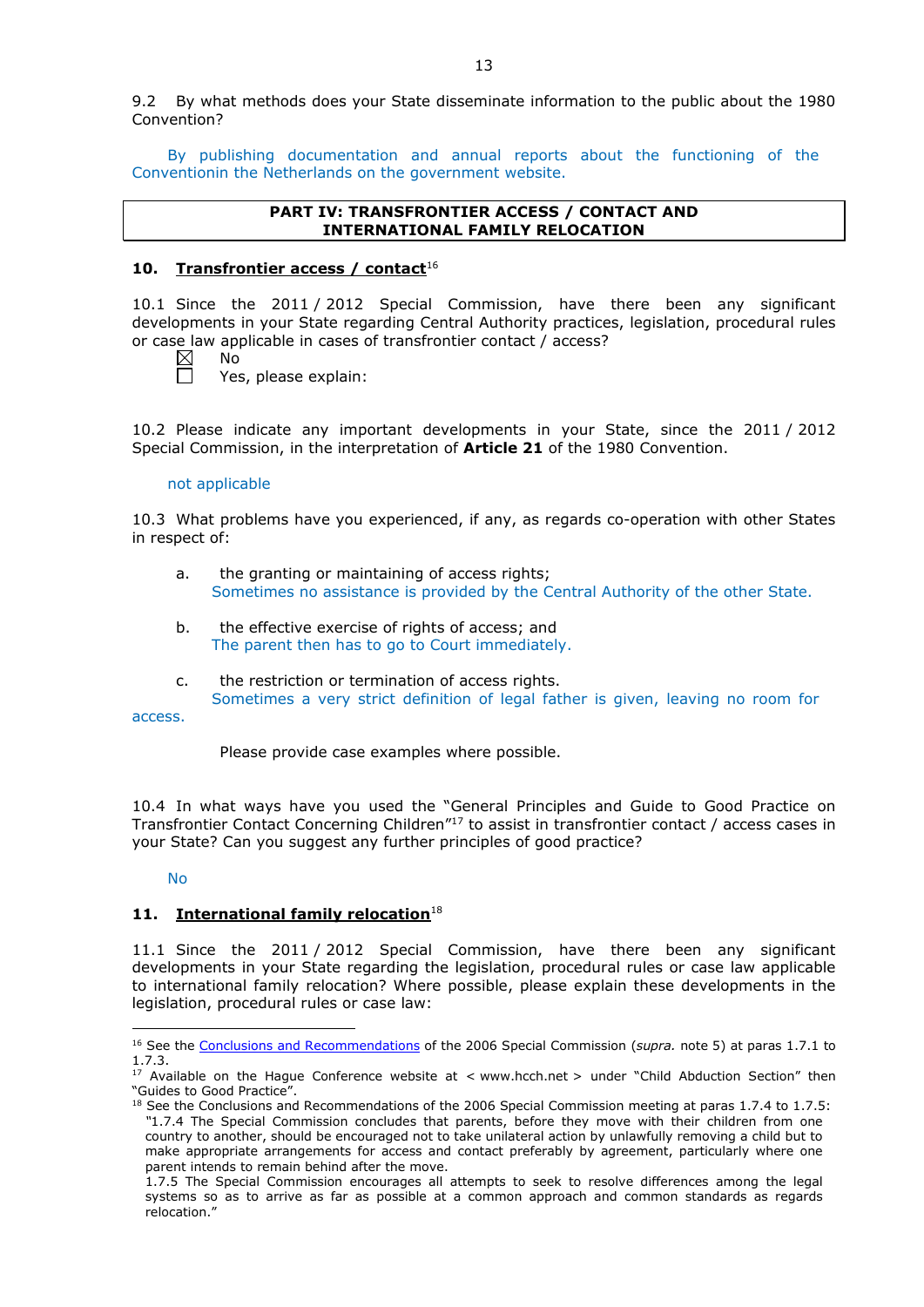There have been no (signifcant) changes in legislation or case law. A new development is the availability of cross-border mediation to the parents in those cases.

# **PART V: NON-CONVENTION CASES AND NON-CONVENTION STATES**

### **12. Non-Convention cases and non-Convention States**

12.1 Are there any States that you would particularly like to see become a State Party to the 1980 Convention? If so, what steps would you suggest could be taken to promote the Convention and encourage ratification of, or accession to, the Convention in those States? Please explain:

The Central Authority of the Netherlands refers in this respect to the joint response of the European Union to the present questionnaire.

12.2 Are there any States which are not Parties to the 1980 Convention or not Members of the Hague Conference that you would like to see invited to the Special Commission meeting in 2017?

#### See the response to question 12.1

*The "Malta Process"*<sup>19</sup>

12.2 In relation to the "Malta Process":

a. Do you have any comment to make on the "Principles for the Establishment of Mediation Structures in the context of the Malta Process" and the accompanying Explanatory Memorandum?20

The Central Authority of the Netherlands refers in this respect tot the response of the European Union to the present questionnaire.

b. Have any steps been taken towards the implementation of the Malta Principles in your State and the designation of a Central Contact Point, in order to better address cross-border family disputes over children involving States that are not a Party to the 1980 and 1996 Hague Conventions?

 $\boxtimes$ No

 $\Box$ Yes, please explain: See the response to question 12.2.a.

c. What is your view as to the future of the "Malta Process"? The Netherlands supports the Malta Process.

# **PART VI: TRAINING AND EDUCATION AND THE TOOLS, SERVICES AND SUPPORT PROVIDED BY THE PERMANENT BUREAU**

# **13. Training and education**

<u>.</u>

<sup>&</sup>lt;sup>19</sup> The "Malta Process" is a dialogue between certain States Parties to the 1980 and 1996 Conventions and certain States which are not Parties to either Convention, with a view to securing better protection for crossborder rights of contact of parents and their children and addressing the problems posed by international abduction between the States concerned. For further information see the Hague Conference website at < www.hcch.net > under "Child Abduction Section" then "Judicial Seminars on the International Protection of Children".

<sup>20</sup> The Principles and Explanatory Memorandum were circulated to all Hague Conference Member States and all States participating in the Malta Process in November 2010. They are available on the Hague Conference website at < www.hcch.net > under "Child Abduction Section" then "Judicial Seminars on the International Protection of Children".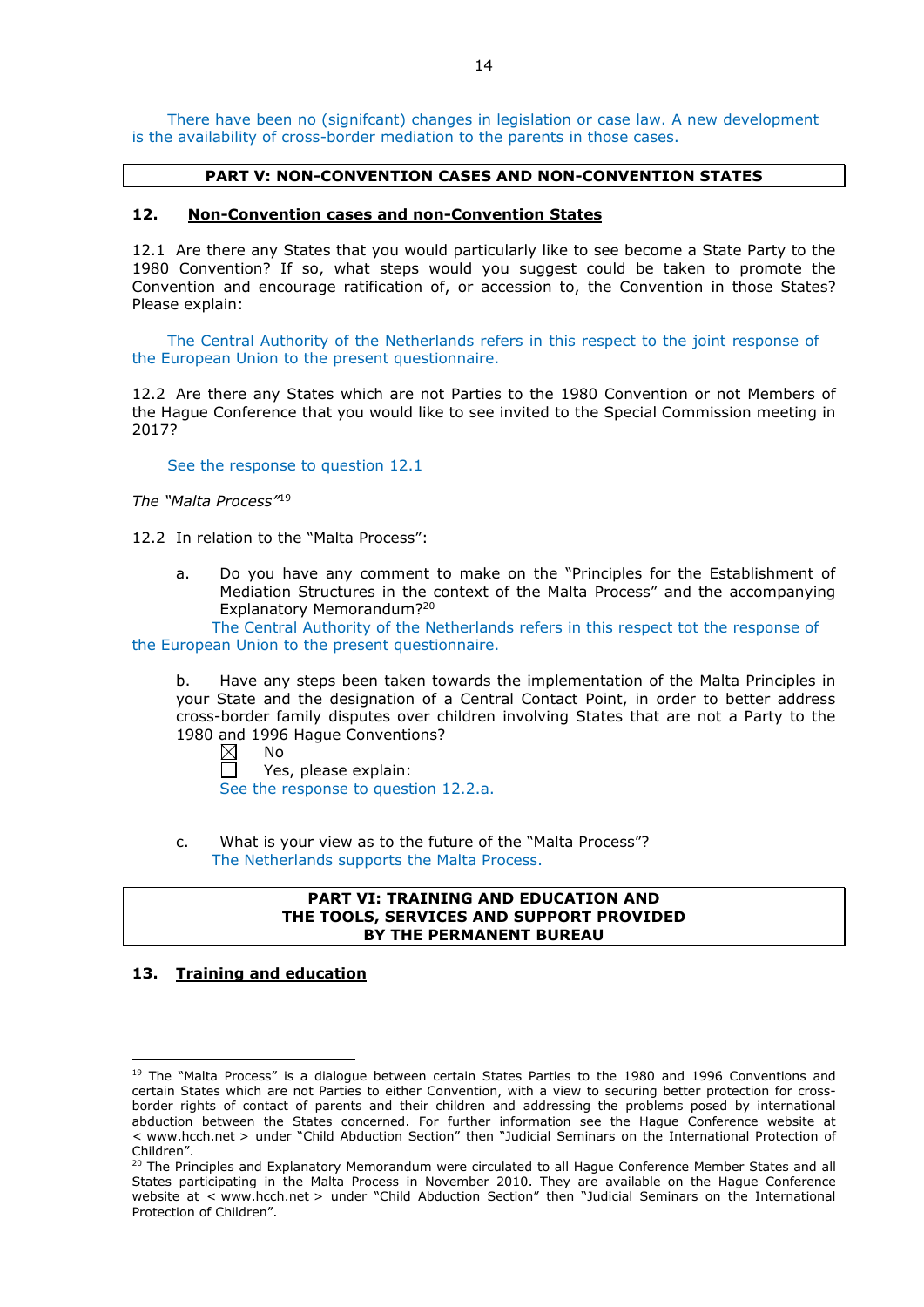13.1 Can you give details of any training sessions / conferences organised in your State to support the effective functioning of the 1980 Convention, and the influence that such sessions / conferences have had?

Annual LEPCA meetings are attended, as well as annual lectures provided by the Center for International Child Abduction, meetings organized by Court and training sessions.

# **14. The tools, services and support provided by the Permanent Bureau**

# *In general*

<u>.</u>

14.1 Please comment or state your reflections on the specific tools, services and support provided by the Permanent Bureau to assist with the practical operation of the 1980 and 1996 Conventions, including:

- a. The Country Profile available under the Child Abduction Section. Very useful
- b. INCADAT (the international child abduction database, available at < www.incadat.com >). Very useful
- c. *The Judges' Newsletter* on International Child Protection the publication of the Hague Conference on Private International Law which is available online for free; $^{21}$ Very helpful
- d. The specialised "Child Abduction Section" of the Hague Conference website  $(<$  www.hcch.net >); Very well accessible
- e. INCASTAT (the database for the electronic collection and analysis of statistics on the 1980 Convention); $^{22}$ Very useful
- f. Providing technical assistance and training to States Parties regarding the practical operation of the 1980 and 1996 Conventions.23 Such technical assistance and training may involve persons visiting the Permanent Bureau or, alternatively, may involve the Permanent Bureau organising, or providing assistance with organising, national and international judicial and other seminars and conferences concerning the Convention(s) and participating in such conferences; Very important for acceding states to implement the convention in an proper way
- g. Encouraging wider ratification of, or accession to, the Convention(s), including educating those unfamiliar with the Convention(s);<sup>24</sup> Very important
- h. Supporting communications between Central Authorities, including maintaining their contact details updated on the HCCH website; Very important
- i. Supporting communications among Hague Network Judges and between Hague Network Judges and Central Authorities, including maintaining a confidential database of up-to-date contact details of Hague Network Judges

<sup>&</sup>lt;sup>21</sup> Available on the Hague Conference website at < www.hcch.net > under "Child Abduction Section" and "Judges' Newsletter on International Child Protection". For some volumes of *The Judges' Newsletter*, it is possible to download individual articles as required.

<sup>&</sup>lt;sup>22</sup> Further information is available via the Hague Conference website at  $\lt$  www.hcch.net  $>$  under "Child Abduction Section" then "INCASTAT".

<sup>&</sup>lt;sup>23</sup> Such technical assistance may be provided to judges, Central Authority personnel and / or other professionals involved with the practical operation of the Convention(s).

<sup>&</sup>lt;sup>24</sup> Which again may involve State delegates and others visiting the Permanent Bureau or, alternatively, may involve the Permanent Bureau organising, or providing assistance with organising, national and international judicial and other seminars and conferences concerning the Convention(s) and participating in such conferences.